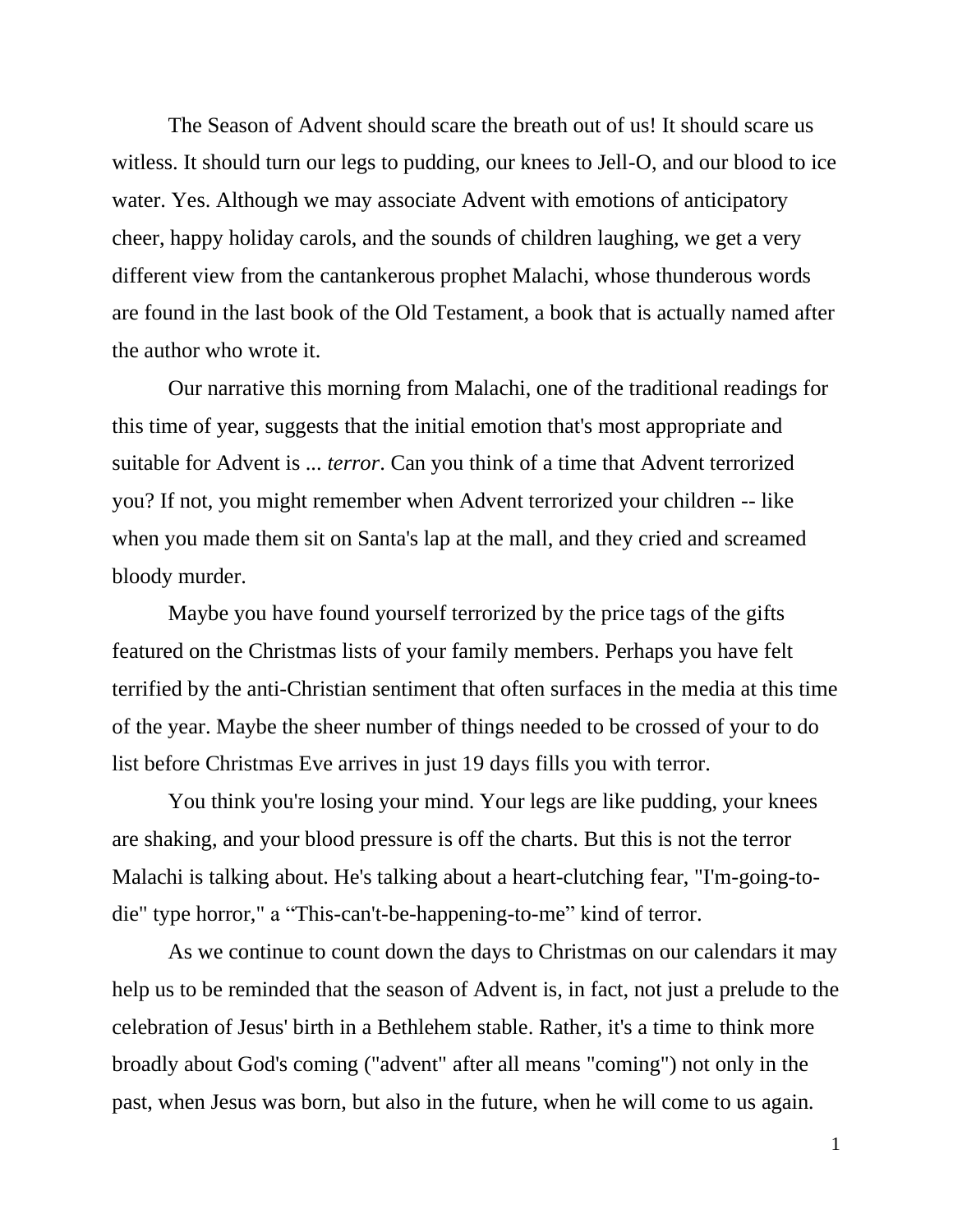And if we truly want to put things into perspective, as Disciples of Jesus living long after his first coming, it is his return that should concern us the most*.*

During Advent back in 1928, Pastor and theologian Dietrich Bonheoffer preached a sermon in Barcelona in which he spoke about the emotion for this season: "It is very remarkable that we face the thought that God is coming so calmly," he said, "whereas previously people **trembled** at the day of God. ... We have become so accustomed to the idea of divine love, and of God's coming at Christmas, that we no longer feel the shiver of fear that God's coming should arouse in us.

We are indifferent to the message, taking only the pleasant and agreeable out of it, and forgetting the serious aspect, that the God of the world draws near to the people of our little earth and lays claim to us!" Bonhoeffer wasn't making that up. Although his sermon didn't specifically mention Malachi, his words reflect the message the prophet brought.

In case you weren't aware, Malachi was the last of the Old Testament prophets. His ministry took place about 460 BCE, almost 100 years after the people of Judah had returned from exile in Babylon, and more than 50 years after the temple had been rebuilt in Jerusalem. Some of the people had hoped -- even expected -- that the completion of the Temple would launch a new era where Judah would return to her former glory and independence. But that had not happened, and the people had to deal with the fact that they would remain subjects of the Persian Empire, and that their land was essentially a backwater of that kingdom.

Thus, there was not a lot of incentive for a vibrant worship of God. According to chapters 1-2, even the priests had become careless and sloppy in their duties in the temple. And the attitude among many in the general population wasn't much better. Unfortunately, our reading for today was cut down a little too tightly,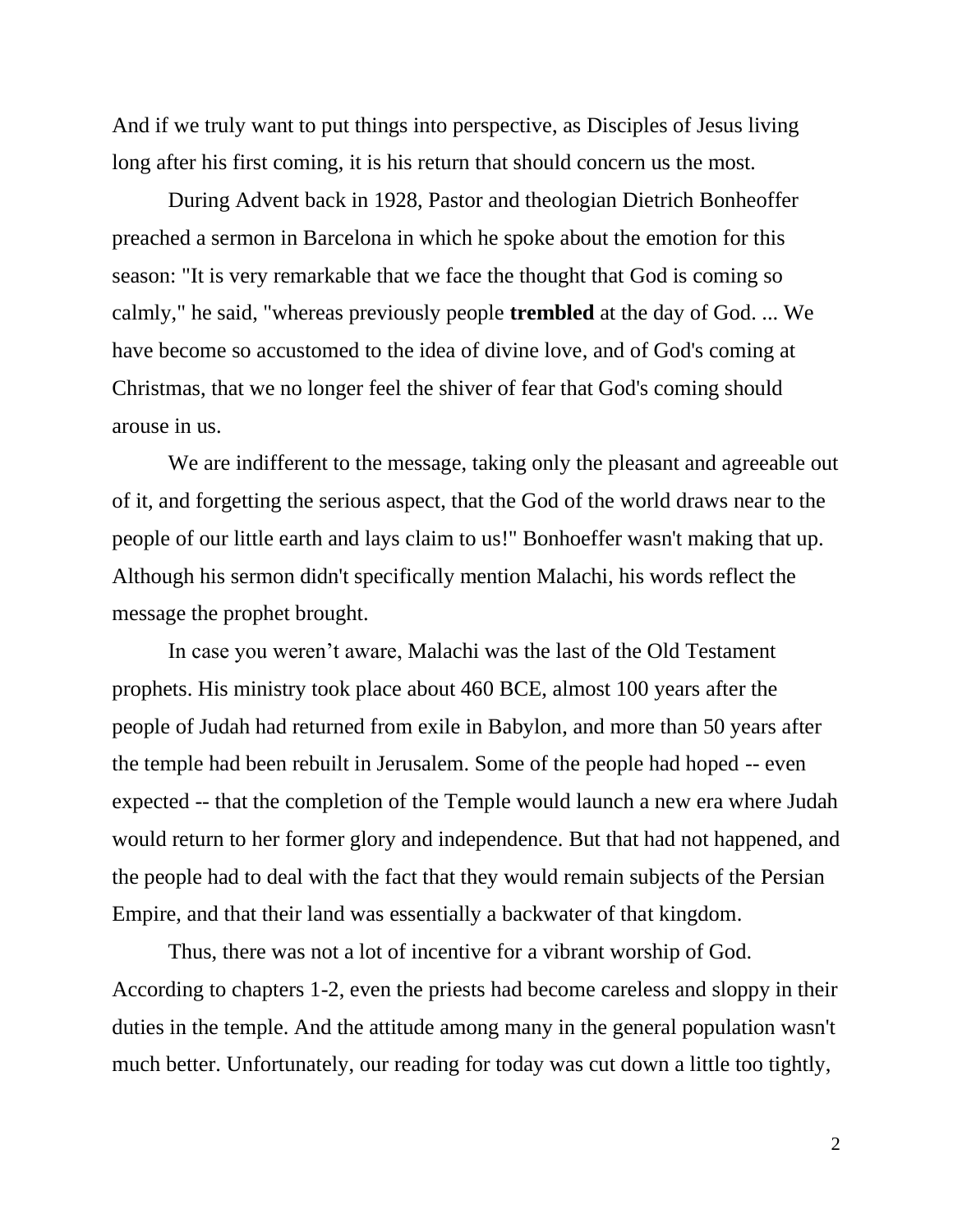but if we add the verse before our assigned reading, we can actually get a clearer picture.

In 2:17, Malachi tells the people that they have "wearied" the Lord with their words. Some of them even acted as though God considered evil to be good, or as though there was no justice in God's world. Biblical commentator Peter Craigie says that the people Malachi addresses "have become, by their attitudes and actions, functional atheists, not bothering to deny the existence of God, but destroying any link between God and justice, or between the Almighty and good and evil."

Our narrative this morning features a scene in which Malachi speaks words that come directly from the Lord. Although he himself is a messenger from God, he tells the people of another messenger to come, suddenly and without warning, who will be an advance man, a hype man, for God the Almighty. And that messenger's job will be to make the way ready for the Lord. That messenger will function like a refining fire that rids gold and silver of impurities, only his fire will purify the people*.*

He will also be like fullers' soap, which is nothing like today's laundry detergents. What Malachi is talking about is a corroding concoction containing potash, and lye. It will get things clean, but it's very hard on garments and clothing. But, of course, it's not garments this coming messenger intends to wash, but people. The smelting and scrubbing featured in the Prophet's message is, in effect, God's judgment for all. Everybody will be judged! And although Malachi doesn't speak about repentance, an important initiative that John the Baptist will later lift up when he is baptizing people in the wilderness, the implication is that those whom God will redeem are those who turn to the Lord. They will be saved, but it will be a rough redemption, a corrosive washing so to speak. For them, the fear is like that of a cancer patient who is facing a treatment regimen that will cure them,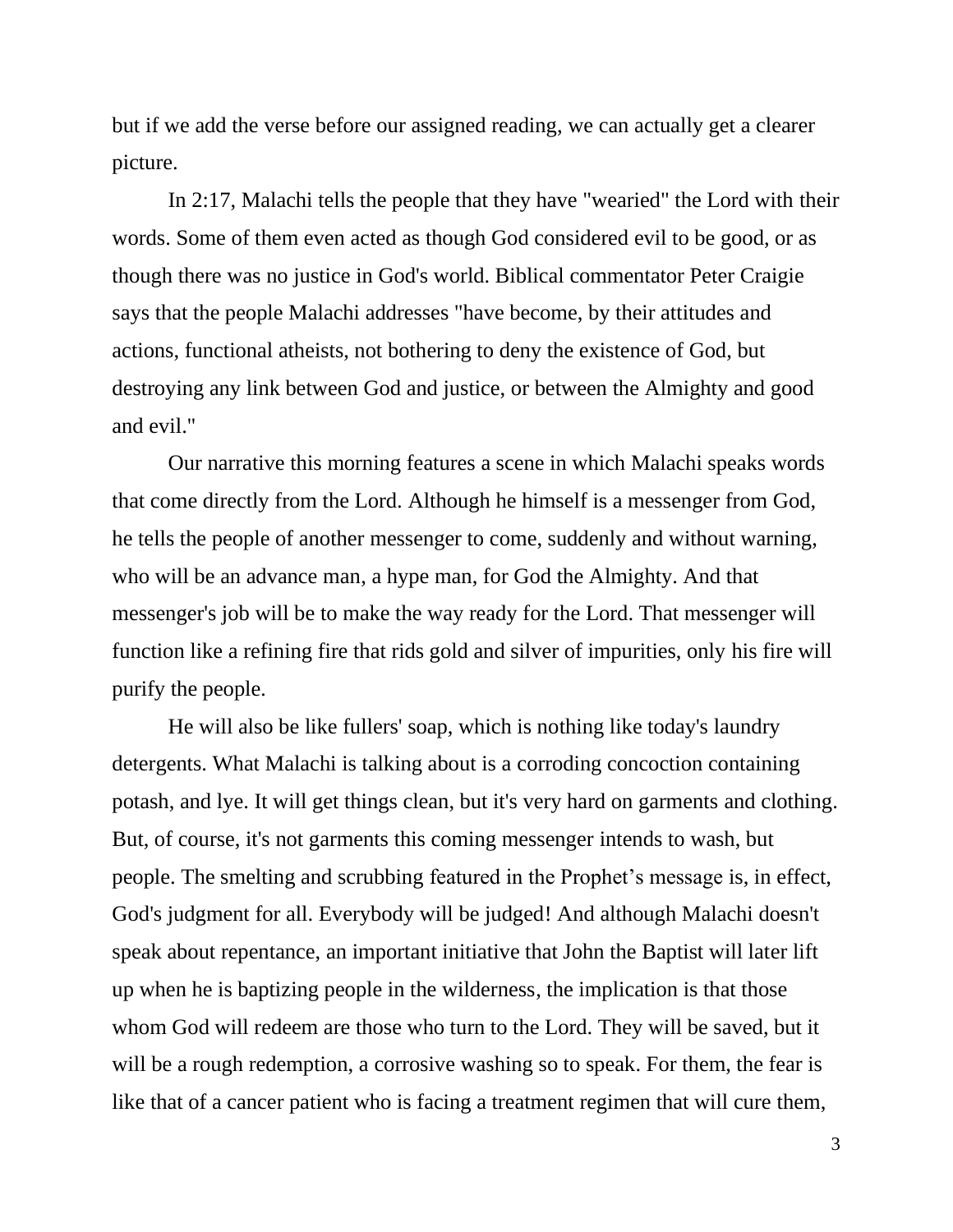but the regimen itself is so ruthless that it fills the person with worry. But in order to be healed, they know they must go through it.

Of course, we can and should apply this word from Malachi to ourselves. And whether we will be among those who perish, or those who will be redeemed, there is a reason for terror. Perhaps we should use Advent to let ourselves feel that. In the sermon I mentioned earlier, Bonhoeffer went on to say, "Only when we have felt the terror of the matter, can we recognize the unconditional love, incomparable kindness, and amazing mercy of our Creator. God comes into the very midst of evil, and of death, and judges the evil in us and in the world. And by judging us, God cleanses and sanctifies us, with his limitless and abounding grace!"

But which group -- the perishing or the saved -- will we be in? Craigie notes that Malachi's "words are aimed in such a way as to puncture confidence: 'Who can endure the day of his coming?'" It can be a good thing to have our pride punctured if our confidence keeps us from making a serious commitment to God, or if it causes us to take our salvation for granted.

Random Surveys, or polls, continue to show that most Americans who believe in heaven also believe they are going there. Yet the percentage who think they have a spot reserved in eternity, is much larger than the percentage of people actively engaged in following Jesus. Advent calls us to examine our assumptions about our destiny and to look at our priorities.

Malachi's good news is that God takes the initiative and does the needed purifying, so we need not live constantly in terror. It doesn't hurt, however, to be reminded that God's grace is not cheap, and that redemption is a strong cure, worth going through because of the outcome, but not something to be taken lightly, or something to be assumed as our right or privilege.

Remember the famous painting that shows Jesus standing at a doorway in a garden, patiently knocking on the door? It's usually understood as picturing Jesus